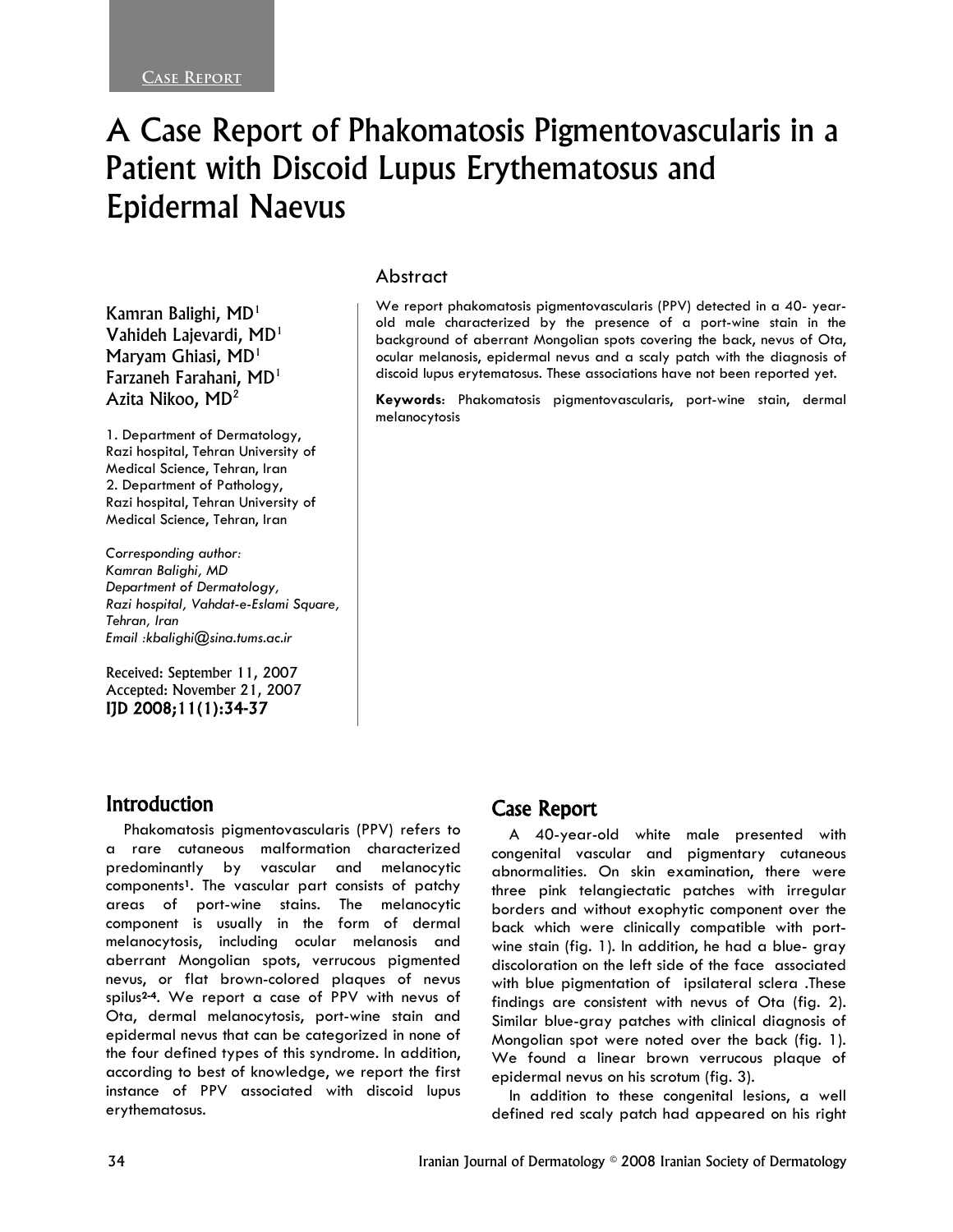

*Figure 1: Dermal melanosis and port-wine stain over the back* 

supraorbital area since three months ago (fig. 2). Histopathology and direct immunofluorescence findings of this lesion revealed the diagnosis of discoid lupus erythematosus.

He had no family history of similar pigmentary or vascular defects. His parents were not consanguineous.

General physical examination including neurological and ophthalmological evaluations was unremarkable. He did not have any systemic involvements associated with lupus erythematosus or PPV. Complete blood count, liver function tests and renal function tests were normal. Anti nuclear antibodies were not found. Because of his chronic headache we performed a brain computed tumography (CT) scan which revealed no anomaly.

According to these findings, the patient had PPV and discoid lupus erythematosus simultaneously.

## **Discussion**

Phakomatosis pigmentovascularis refers to a rare cutaneous malformation characterized predominantly by vascular and melanocytic components. The association of cutaneous vascular malformations with pigmentary nevi was first described by Ota et al. in 1947,**5** who proposed the term "phakomatosis pigmentovascularis"**6**.The first case of PPV had a port-wine stain associated with a pigmented and verrucous nevus**5**. To date, only three other cases similar to this one have been published**7-9**. Most of the cases with PPV reported in the literature are Japanese. Hasegawa and Yasuhara**4** proposed a classification of PPV with

four subdivisions, each of which may be cutaneous disease only (type a) or cutaneous and systemic forms (type b). The basic alteration in each type is a port-wine stain. Nevus anemicus may or may not be present**1–4,10-12**. The cutaneous lesions may be the only component of the syndrome or it may be associated with systemic alterations, mainly ocular, skeletal, and neurologic**2,6,10,11,13-15**. The vascular portion consists of patchy areas of port-wine stain and the melanocytic component is usually in the form of dermal melanocytosis, including ocular melanosis, aberrant Mongolian spots, nevus of Ota, nevus spilus, and verrucous pigmented nevus (table 1)**1,2,6,11,12,16**.

In 1987, Ruiz-Maldonado et al. described four cases who were all type II; so they considered this classification too broad to be useful for the many variants which are included**16**. Also Happle and Steijlen considered this subdivision under dispute, because in their opinion the eight subtypes have the same genetic origin, so they cannot be separated**17**.

Clinical findings of nevus of Ota, ocular melanosis, port-wine stains, aberrant Mongolian spot and epidermal nevus in our patient are consistent with the diagnosis of PPV, but to our knowledge, this is a new type of this syndrome that



*Figure 2: Left sided Ota nevus and discoid lupus erythematosus on right supra orbital area*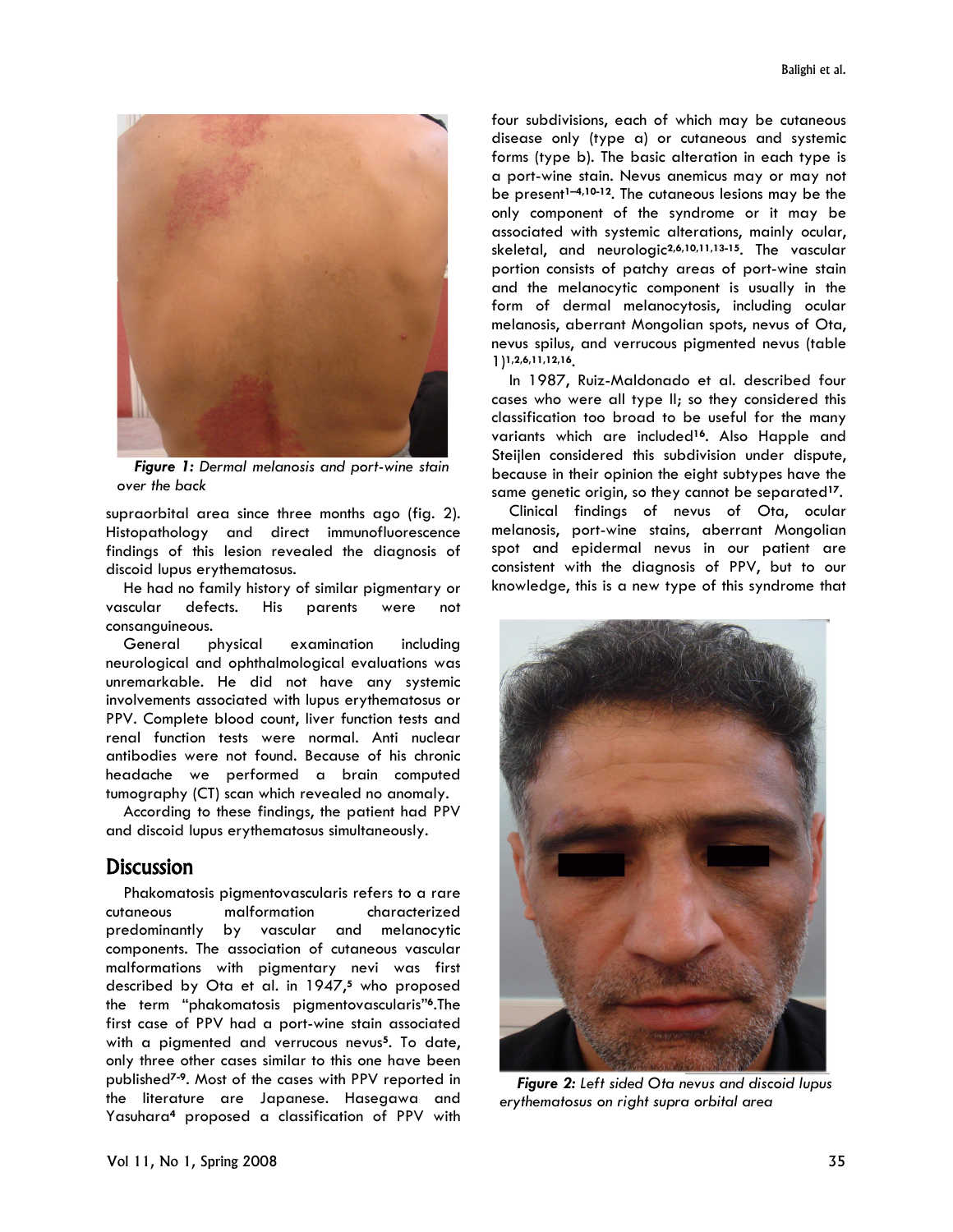cannot be categorized in any of previous types I-IV.

Cutaneous findings consistent with PPV require careful clinical examination, appropriate radiological investigation, and referral to other specialties, such as neurology and ophthalmology, to investigate the possibility of extracutaneous manifestations of the syndrome. No other abnormalities were observed on general physical,



*Figure 3: Epidermal nevus on the scrotum* 

neurological and ophthalmological examinations in this patient, compatible with type a of PPV.

Among the known subtypes of PPV, type II is the most common form (80%). Types I, III, and IV are rare and only a few cases are described in the literature**6**. The real incidence of PPV is difficult to evaluate because most of the patients without visceral involvement are not reported**6**.

The most common systemic associations with PPV are Sturge-Weber syndrome**13-15** and Klippel-Trénaunay syndrome**11,16**. Other associated findings are temporal alopecia**19**, malignant colon polyposis**20**, scoliosis and leg-length discrepancy**3**, hypoplastic larynx and subglottic stenosis**21**, multiple granular cell tumor**22**, selective IgA deficiency**23**, iris hamartomas**24** and generalized vitiligo**25**. Although there are several associated pigmentary and systemic involvements in PPV, discoid lupus erythematosus has not been reported in association with this syndrome. These alterations are very diverse, so they may only be incidental findings and not constant associations.

*Table 1. Classification of phakomatosisp Pigmentovascularis* 

| Type              | Subtypes | Characteristics                             |
|-------------------|----------|---------------------------------------------|
|                   | a or b   | port-wine stain, nevus pigmentos verrucosus |
|                   | a or b   | port-wine stain, blue spots                 |
|                   | a or b   | port-wine stain, blue spots                 |
| ιv                | a or b   | port-wine stain, blue spots, nevus spilus   |
| <b>CONTRACTOR</b> |          |                                             |

A: cutaneous disease only; b: cutaneous and systemic disease

The pathogenesis of PPV is still controversial; it has been proposed that the combination of vascular and pigmentary anomalies arises as a result of a genetic concept called the twin-spotting phenomenon**26,27**.

In 1993, Happle**28** speculated that PPV was triggered by human mosaicism, hypothesizing that the most important factor related to the onset of PPV was an allelic mutation. The presence of perivascular nerves suggests the hypothesis that abnormal neuromodulation may play a role in the vascular component of PPV and may explain the frequent co-existence of port-wine stain and nevus anemicus**28**.

In conclusion, the lack of precise knowledge about the pathogenesis and the genetics of this group of diseases dose not yet allow us to develop a diagnostic algorithm and a precise scheme for the associations of the disease. However, our case is remarkable because of its unusual manifestations and its association with discoid lupus erythematosus, which has not been reported previously.

## References

- *1. Mahroughan M, Mehregan AH, Mehregan DA. Phakomatosis pigmentovascularis: report of a case. Pediatr Dermatol 1996;13:36–38.*
- *2. Van Gysel D, Oranje AP, Stroink H, Simonsz HJ. Phakomatosis pigmentovascularis. Pediatr Dermatol 1996;13:33–35.*
- *3. Hasegawa Y, Yasuhara M. A variant of phakomatosis pigmentovascularis. Skin Res 1979;21:178–186.*
- *4. Hasegawa Y, Yasuhara M. A variant of phakomatosis pigmentovascularis type IVa. Arch Dermatol 1985;121:651–655.*
- *5. Ota M, Kawamura T, Ito N. Phakomatosis pigmentovascularis (Ota). Jpn J Dermatol 1947;52:1– 3.*
- *6. Du LC, Delaporte E, Catteau B,et al. Phakomatosis pigmentovascularis type II. Eur J Dermatol 1998;8:569–572.*
- *7. Adamson HG. Naevus linearism it verrukosen und vaskulosen komplikationen. Monatshefte Prakt Dermatol 1910; 51: 513*
- *8. Best. Multiple nevi (vascular,pigment and verrucous). Arch Dermatol 1926;13:836-838.*
- *9. MacKee W.Angioma and verrucous nevus. Arch Dermatol 1926;14:230.*
- *10.Bielsa I, Paradelo C, Riberta M, Riberta M. Generalized nevus spilus and nevus anemicus in a patient with a primary lymphedema: a new type of phakomatosis pigmentovascularis? Pediatr Dermatol 1998; 15:293–295.*
- *11.Di Landro A, Tadini L, Marchesi L, Cainelli T. Phakomatosis pigmentovascularis: a new case with renal angiomas and some consideration about the classification. Pediatr Dermatol 1999; 16:25–30.*